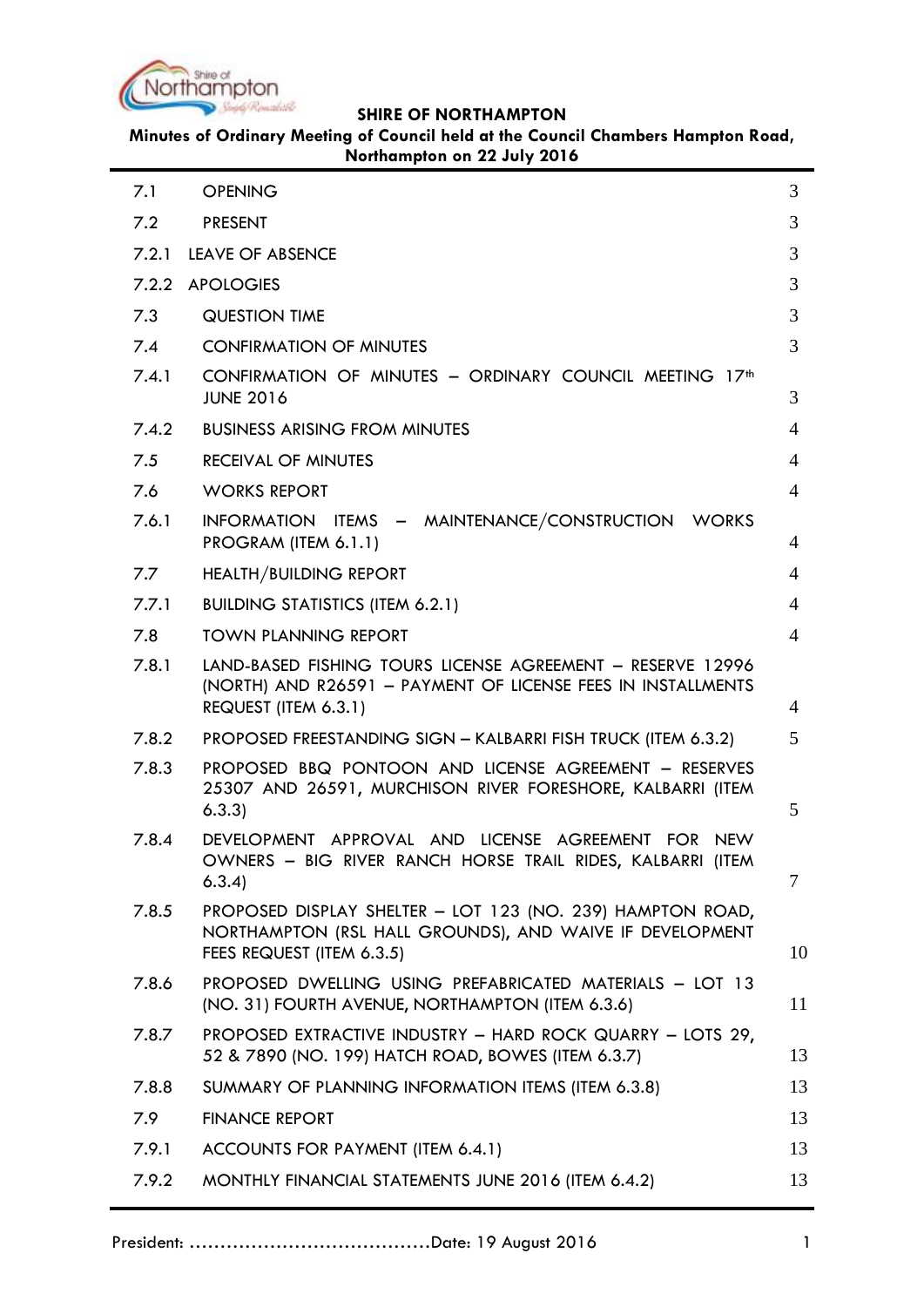

| Minutes of Ordinary Meeting of Council held at the Council Chambers Hampton Road,<br>Northampton on 22 July 2016 |                                                                        |    |  |  |
|------------------------------------------------------------------------------------------------------------------|------------------------------------------------------------------------|----|--|--|
| 7.10                                                                                                             | ADMINISTRATION & CORPORATE REPORT                                      | 14 |  |  |
| 7.10.1                                                                                                           | PROPOSED ROAD TRAIN ASSEMBLY AREA (ITEM 6.5.1)                         | 14 |  |  |
| 7.10.2                                                                                                           | WA LOCAL GOVERNMENT ASSOCIATION MEMBER MOTIONS FOR<br>AGM (ITEM 6.5.2) | 14 |  |  |
| 7.10.3                                                                                                           | REQUEST FOR ADDITIONAL DOG EXERCISE AREA - KALBARRI (ITEM<br>6.5.3     | 14 |  |  |
| 7.10.4                                                                                                           | EXPRESSION OF INTEREST FOR LEASE OF COUNCIL LAND (ITEM 6.5.4)          | 15 |  |  |
| 7.10.5                                                                                                           | HORROCKS COMMUNITY CENTRE PROGRESS AND CAR PARKS (ITEM<br>6.5.5)       | 15 |  |  |
| 7.10.6                                                                                                           | OFFICIAL OPENING OF HORROCKS COMMUNITY CENTRE (ITEM 6.5.6)             | 15 |  |  |
| 7.11                                                                                                             | SHIRE PRESIDENT'S REPORT                                               | 16 |  |  |
| 7.12                                                                                                             | <b>DEPUTY SHIRE PRESIDENT'S REPORT</b>                                 | 16 |  |  |
| 7.13                                                                                                             | <b>COUNCILLORS' REPORTS</b>                                            | 16 |  |  |
| 7.13.1                                                                                                           | <b>CR HOLT</b>                                                         | 16 |  |  |
| 7.14                                                                                                             | <b>INFORMATION BULLETIN</b>                                            | 16 |  |  |
| 7.15                                                                                                             | <b>NEW ITEMS OF BUSINESS</b>                                           | 16 |  |  |
| 7.16                                                                                                             | NEXT MEETING OF COUNCIL                                                | 16 |  |  |
| 7.17                                                                                                             | <b>CLOSURE</b>                                                         | 16 |  |  |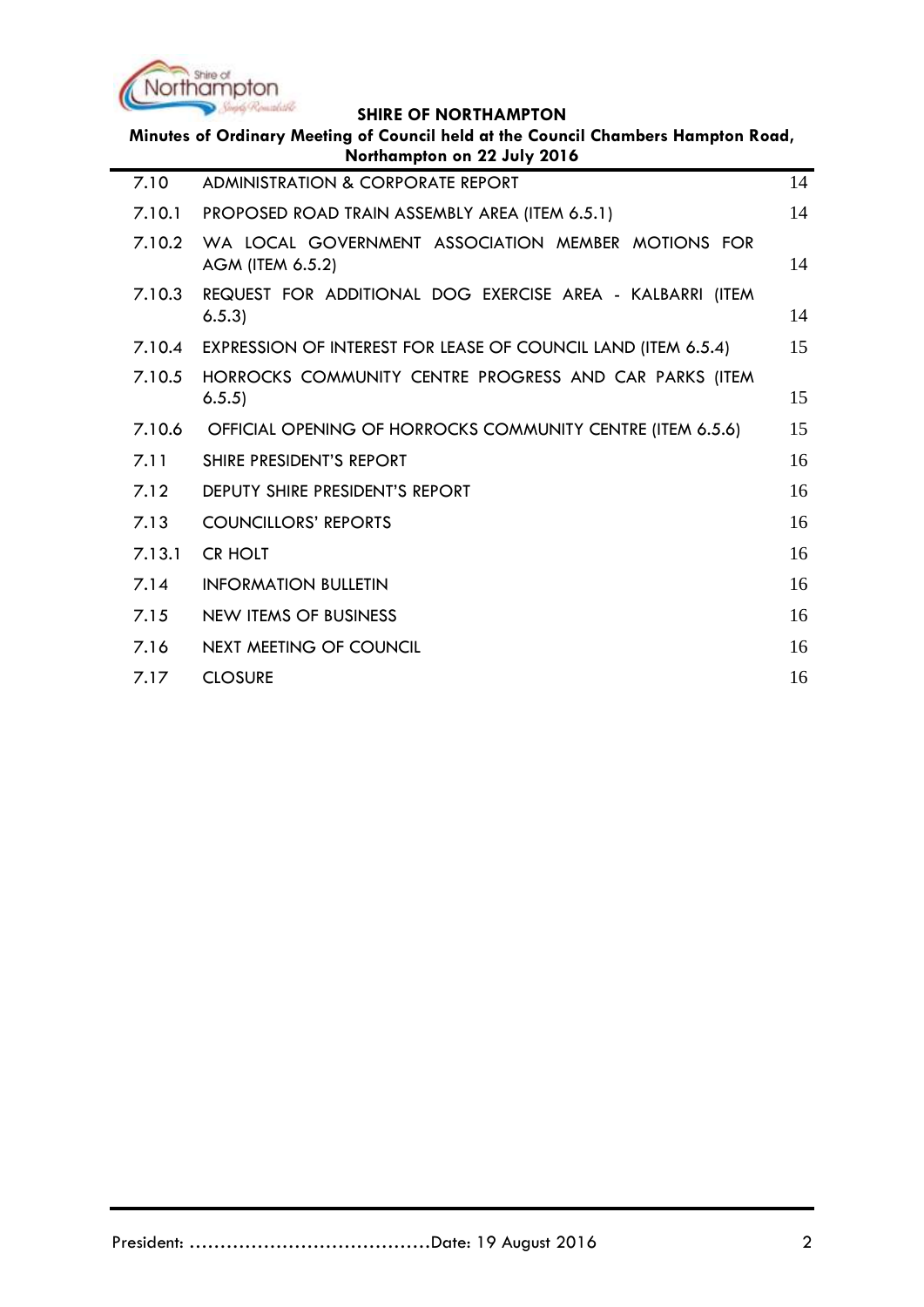

**Minutes of Ordinary Meeting of Council held at the Council Chambers Hampton Road,** 

### **Northampton on 22 July 2016**

### <span id="page-2-0"></span>**7.1 OPENING**

The President thanked all Councillors and staff members present for their attendance and declared the meeting open at 1.02pm.

## <span id="page-2-1"></span>**7.2 PRESENT**

| Cr C Simkin                                           | President                      | Northampton Ward |
|-------------------------------------------------------|--------------------------------|------------------|
| Cr M Scott                                            | Deputy President               | Kalbarri Ward    |
| Cr T Carson                                           |                                | Northampton Ward |
| Cr R Suckling                                         |                                | Northampton Ward |
| Cr M Holt                                             |                                | Kalbarri Ward    |
| Cr D Pike                                             |                                | Kalbarri Ward    |
| Cr S Krakouer                                         |                                | Kalbarri Ward    |
| Mr Garry Keeffe                                       | <b>Chief Executive Officer</b> |                  |
| <b>Mr Grant Middleton</b>                             | Deputy Chief Executive Officer |                  |
| Manager of Works<br>Mr Neil Broadhurst                |                                |                  |
| <b>Principal Building Surveyor</b><br>Mr Glenn Bangay |                                |                  |
| <b>Mrs Deb Carson</b>                                 | <b>Planning Officer</b>        |                  |

#### <span id="page-2-2"></span>7.2.1 LEAVE OF ABSENCE

Nil

### <span id="page-2-3"></span>7.2.2 APOLOGIES

Cr Stock-Standen and Cr Stanich

### <span id="page-2-4"></span>**7.3 QUESTION TIME**

Nil

## <span id="page-2-6"></span><span id="page-2-5"></span>**7.4 CONFIRMATION OF MINUTES**

7.4.1 CONFIRMATION OF MINUTES - ORDINARY COUNCIL MEETING 17<sup>th</sup> JUNE 2016

Moved Cr SCOTT, seconded Cr KRAKOUER

That the minutes of the Ordinary Meeting of Council held on the 17<sup>th</sup> June 2016 be confirmed as a true and correct record subject to the following amendment:

Minute 6.8.4 in Cr Scott"s declaration of an impartiality interest insert the word "partner" following the word staff.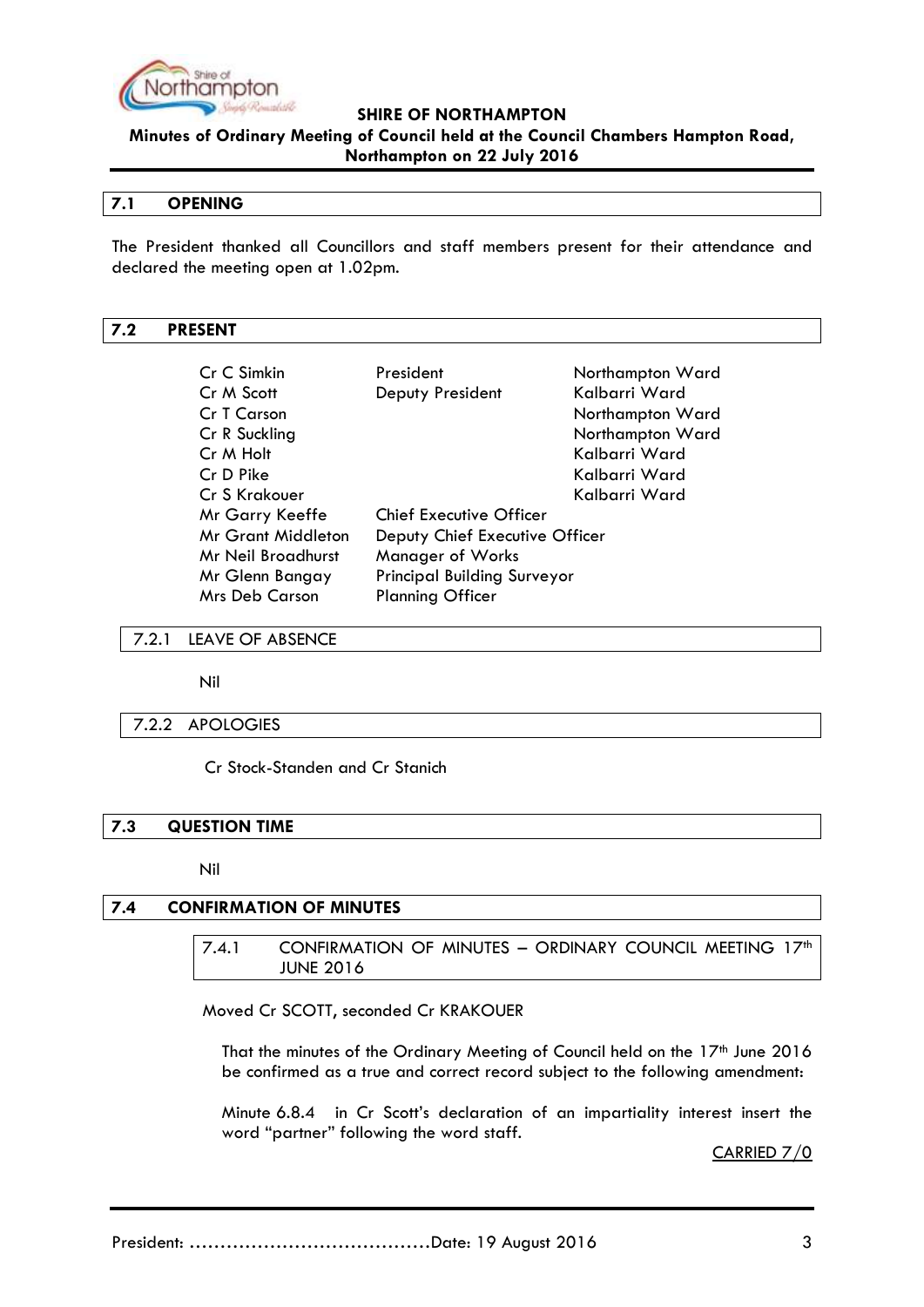

<span id="page-3-0"></span>**Minutes of Ordinary Meeting of Council held at the Council Chambers Hampton Road, Northampton on 22 July 2016**

7.4.2 BUSINESS ARISING FROM MINUTES

Nil

### <span id="page-3-1"></span>**7.5 RECEIVAL OF MINUTES**

Nil

## <span id="page-3-3"></span><span id="page-3-2"></span>**7.6 WORKS REPORT**

7.6.1 INFORMATION ITEMS – MAINTENANCE/CONSTRUCTION WORKS PROGRAM (ITEM 6.1.1)

Noted

Neil Broadhurst departed the meeting at 1:14pm.

## <span id="page-3-5"></span><span id="page-3-4"></span>**7.7 HEALTH/BUILDING REPORT**

7.7.1 BUILDING STATISTICS (ITEM 6.2.1)

Noted

Glenn Bangay departed the meeting at 1:15pm.

Grant Middleton departed the meeting at 1:17pm returning at 1:18pm.

## <span id="page-3-7"></span><span id="page-3-6"></span>**7.8 TOWN PLANNING REPORT**

7.8.1 LAND-BASED FISHING TOURS LICENSE AGREEMENT – RESERVE 12996 (NORTH) AND R26591 – PAYMENT OF LICENSE FEES IN INSTALLMENTS REQUEST (ITEM 6.3.1)

Moved Cr SCOTT, seconded Cr KRAKOUER

That Council refuse the applicant"s request and that Council require full payment of the \$1,500 License fees.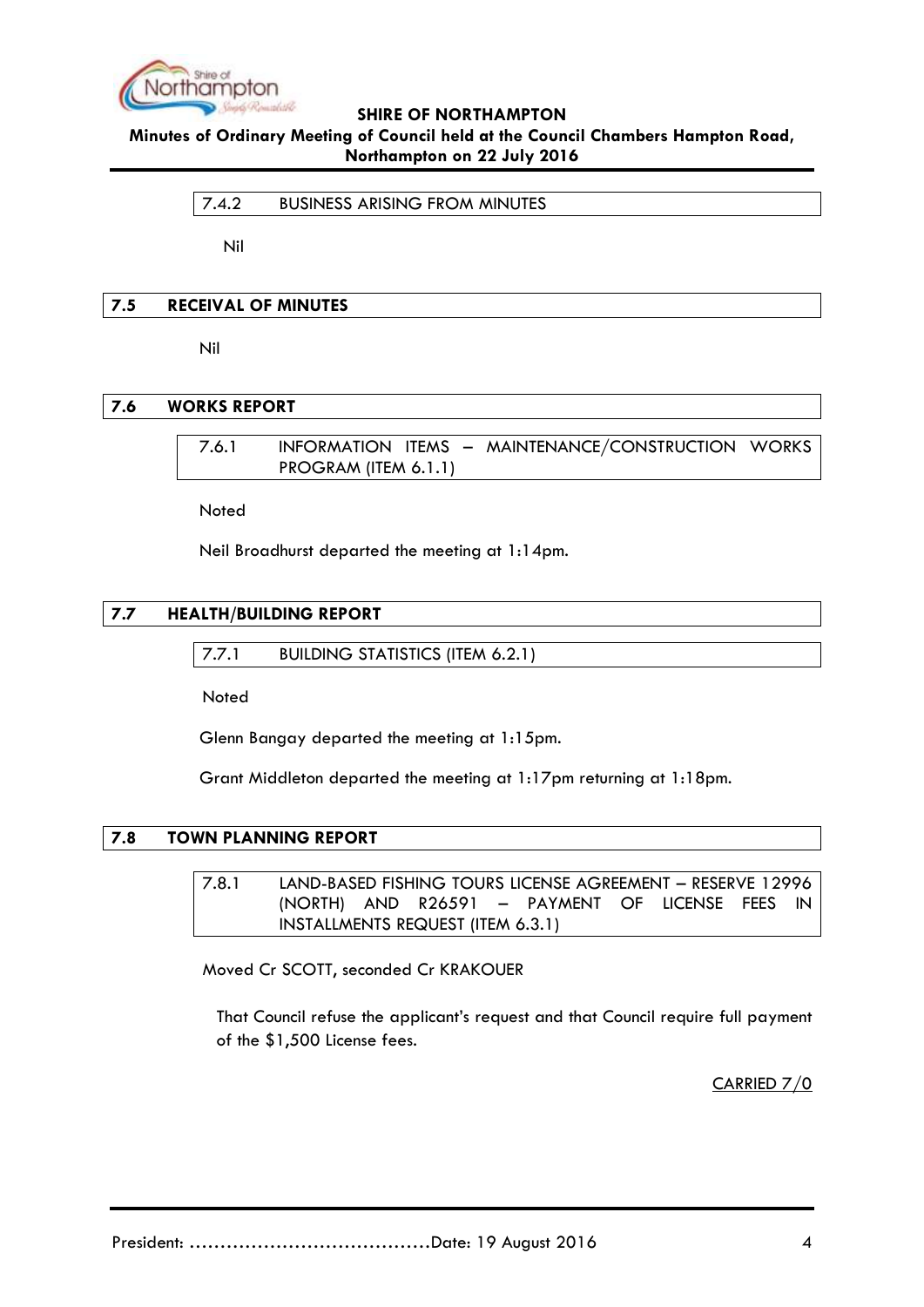

### <span id="page-4-0"></span>**Minutes of Ordinary Meeting of Council held at the Council Chambers Hampton Road, Northampton on 22 July 2016**

7.8.2 PROPOSED FREESTANDING SIGN – KALBARRI FISH TRUCK (ITEM 6.3.2)

Moved Cr HOLT, seconded Cr PIKE

That Council refuses to grant development approval to one (1) freestanding sign on Reserve 25307, Kalbarri due to the following reasons:

- 1. The location of freestanding signs located on Reserve 25307 is not considered to comply with the purpose and intent of the reserve for recreation and parklands.
- 2. The location of freestanding signs located on Reserve 25307 at the intersection of Grey and Woods Streets is considered to be remote and will detrimentally affect the amenity of the locale.

### **Advice Note**

1. *If an applicant or owner is aggrieved by this determination there is a right of review by the State Administrative Tribunal in accordance with the Planning and Development Act 2005 Part 14. An application must be made within 28 days of determination.*

CARRIED 7/0

<span id="page-4-1"></span>7.8.3 PROPOSED BBQ PONTOON AND LICENSE AGREEMENT – RESERVES 25307 AND 26591, MURCHISON RIVER FORESHORE, KALBARRI (ITEM 6.3.3)

Cr Scott declared an impartiality interest in this item, as the applicant"s partner is a member of his staff, and departed the meeting at 1:26pm.

Moved Cr KRAKOUER, seconded Cr HOLT

That Council:

- 1. Grant Development Approval for the experiential use (BBQ Pontoon Hire) of Reserves 25307, 26591 and 12996 Murchison River Foreshore Kalbarri, with the following conditions:
- i. This Development Approval is an approval for the proposed use for the purposes of the Shire of Northampton"s *Town Planning Scheme No. 9 – Kalbarri* and the *Planning and Development Act* (2005) only and does not constitute an Agreement/Licence with the Shire of Northampton or the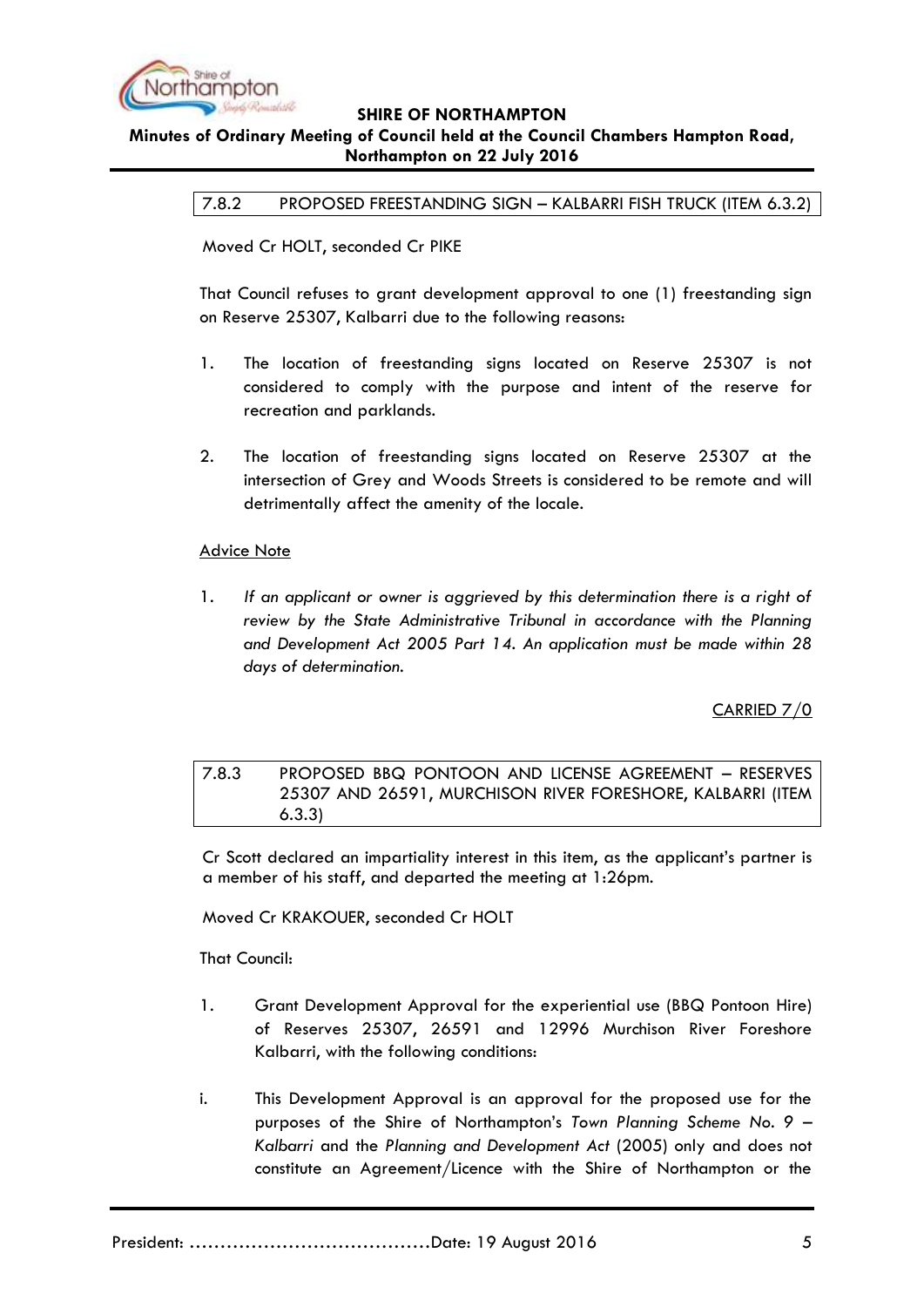

# **Minutes of Ordinary Meeting of Council held at the Council Chambers Hampton Road, Northampton on 22 July 2016**

State of Western Australia in their capacities as management bodies of the reserve within which the use is proposed to be located;

- ii. The proposed Pontoon Hire that traverses the Murchison River and utilising Reserves 25307, 26591 and 12996, shall be limited to one (1) motorised pontoon and trailer for the initial period of twelve months;
- iii. The Applicant shall provide an Emergency Management Plan to the Shire of Northampton to the approval of the local government prior to the commencement of the proposed use;
- iv. The Applicant shall contact the Shire of Northampton"s Environmental Health Officer to ensure compliance with all environmental health regulations prior to commencement of the proposed use;
- v. The Applicant shall obtain appropriate approvals for commercial vessel safety with the Australian Maritime Safety Authority, and use an approved vessel only, for the BBQ Pontoon;
- vi. The Applicant shall obtain Public Liability Insurance coverage to a minimum of \$20 million, and forward a copy of this certificate to the Shire of Northampton, to comply with the provisions of the Shire of Northampton"s *Local Planning Policy – Commercial Recreational Tourism Activity*;
- vii. This Development Approval is subject to:
	- (a) In-principle approval of the Shire in its capacity as management body of the reserve within which the proposed use is to be located;
	- (b) Approval of the Minister of Lands in accordance with the provisions of the *Land Administration Act* (1997);
	- (c) A license agreement being entered into by the applicant and the Shire in accordance with Council"s *Local Planning Policy – Commercial Recreational Tourism Activity on Crown Reserves;*
- viii. This Development Approval shall remain valid whilst the agreement referred to in Condition 1vii (c) remains current and valid, and on the expiration or in the termination of such Licence Agreement, this Development Approval shall cease to be valid;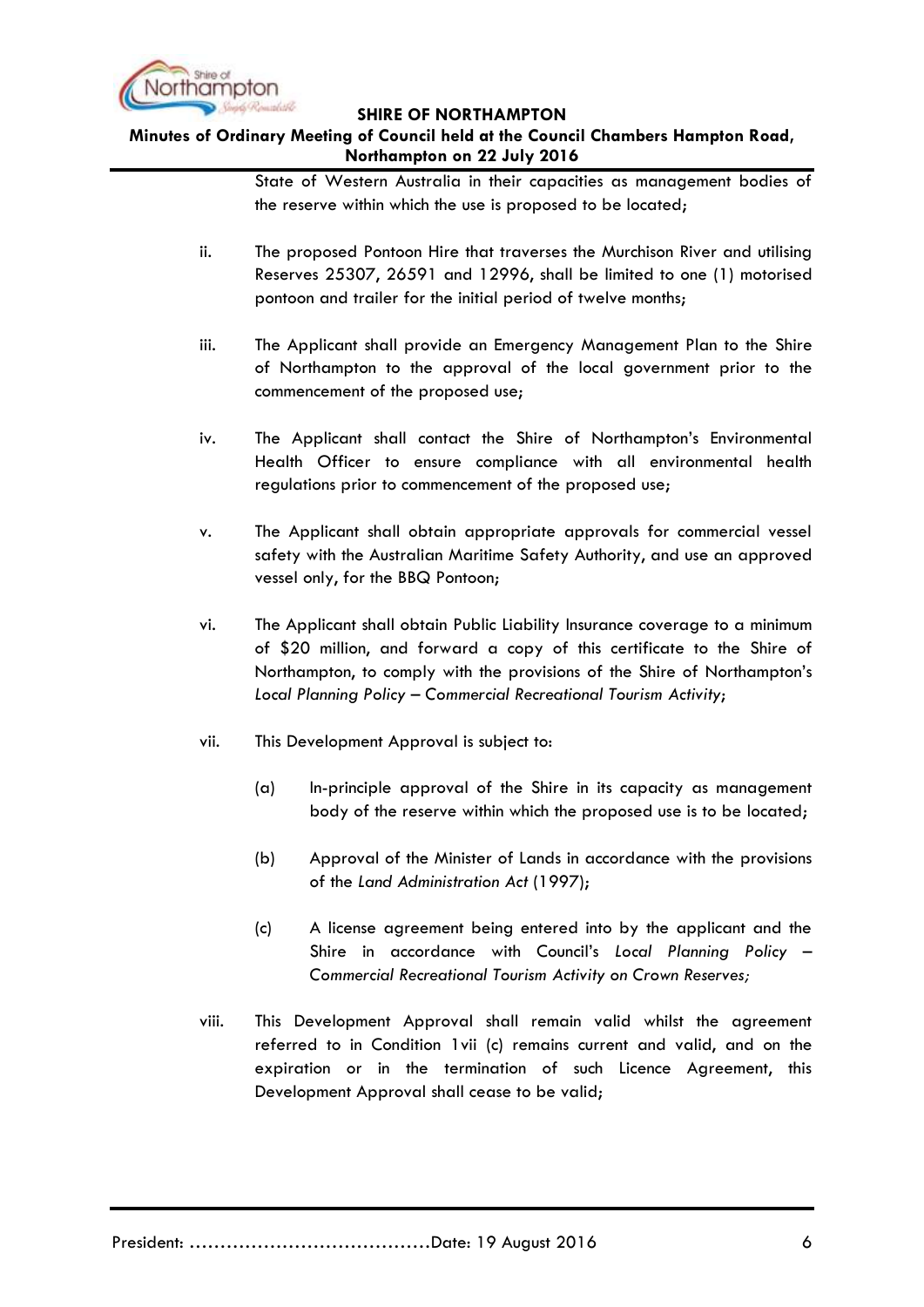

**Minutes of Ordinary Meeting of Council held at the Council Chambers Hampton Road, Northampton on 22 July 2016**

- ix. Authorise delegation to the Chief Executive Officer and Planning Officer for preparation and execution of the Licence Agreement in Condition 1vii(c) above with any disputes to be referred back to Council for final determination; and
- x. Refer the modified agreement to Department of Regional Development and Lands – State Land Services for approval.

### *Advice Notes*

- 1. The Applicant is advised that it is not the responsibility of the local *government to ensure that all correct approvals are in place and that all conditions contained within said approvals are upheld during the operations of the business.*
- *2. If an applicant is aggrieved by this determination there is a right (pursuant to the Planning and Development Act 2005) to have the decision reviewed by the State Administrative Tribunal. Such application must be made within 28 days from the date of this notice.*
- 3. A registered Aboriginal heritage place (DAA 10222 Gidamarra Spring) exists upon Reserve 26591 and it is therefore recommended that the applicant undertake an Aboriginal heritage due diligence assessment of the proposed works prior to project implementation.

CARRIED 6/0

Cr Scott returned to the meeting at 1:32pm

<span id="page-6-0"></span>7.8.4 DEVELOPMENT APPROVAL AND LICENSE AGREEMENT FOR NEW OWNERS – BIG RIVER RANCH HORSE TRAIL RIDES, KALBARRI (ITEM 6.3.4)

Moved Cr CARSON, seconded Cr SUCKLING

That Council:

Grant Development Approval for the experiential use (horse trail rides) upon Reserve 12996 (Lots 12678, 1018 and 120), Murchison River Foreshore Kalbarri, with the following conditions: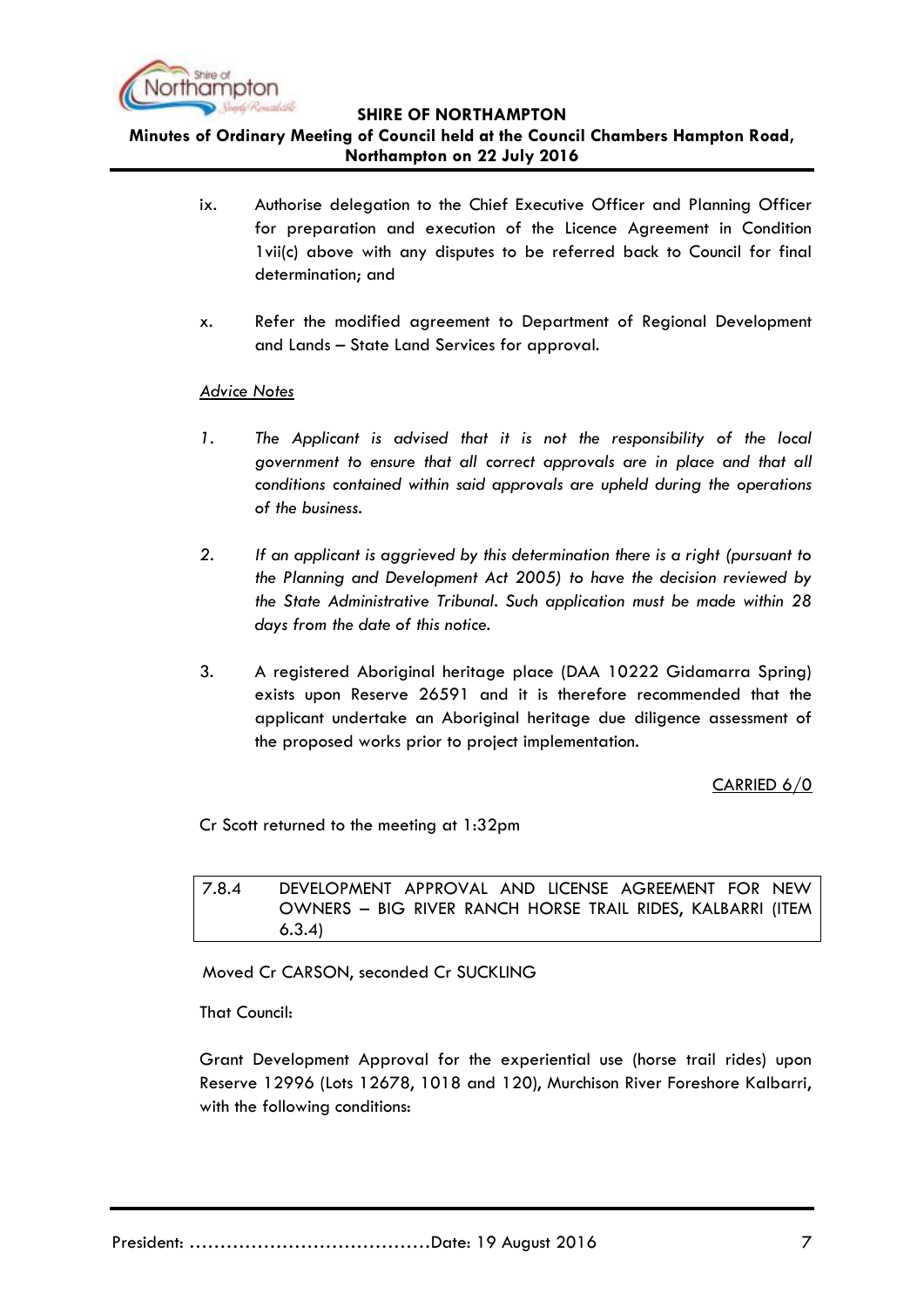

**Minutes of Ordinary Meeting of Council held at the Council Chambers Hampton Road, Northampton on 22 July 2016**

- 1. This Development Approval is an approval for the proposed use for the purposes of the Shire of Northampton"s *Town Planning Scheme No. 9 – Kalbarri* and the *Planning and Development Act* (2005) only and does not constitute an approval of the proposed use by the Shire in its capacity as management body of the reserve within which the use is proposed to be located;
- 2. Development Approval is subject to:
	- (a) In-principle approval of the Shire in its capacity as management body of the reserve within which the proposed use is to be located;
	- (b) Approval of the Minister of Lands in accordance with the provisions of the *Land Administration Act* (1997);
	- (c) A Licence Agreement being entered into by the applicant and the Shire in accordance with Council"s Policy 9.2 – *Requirements for Licence Agreements to Use Crown Reserves for Commercial, Recreational and Tourism Activities;*
- 3. This Development Approval shall remain valid whilst the agreement referred to in Condition 2(c) remains current and valid, and on the expiration or in the termination of such Licence Agreement, this Development Approval shall cease to be valid;
- 4. Authorise delegation to the Chief Executive Officer and Planning Officer for preparation and execution of the Licence Agreement in Condition 2(c) above with any disputes to be referred back to Council for final determination;
- 5. Refer the modified agreement to Department of Regional Development and Lands – State Land Services for approval;
- 6. The proposed trail rides that traverse the Murchison River upon Reserve 12996 shall be limited to a maximum of twenty one (21) horses (including staff horses);
- 7. The Applicant shall provide an Emergency Management Plan, to the approval of the Shire of Northampton, by no later than 31 August 2016; and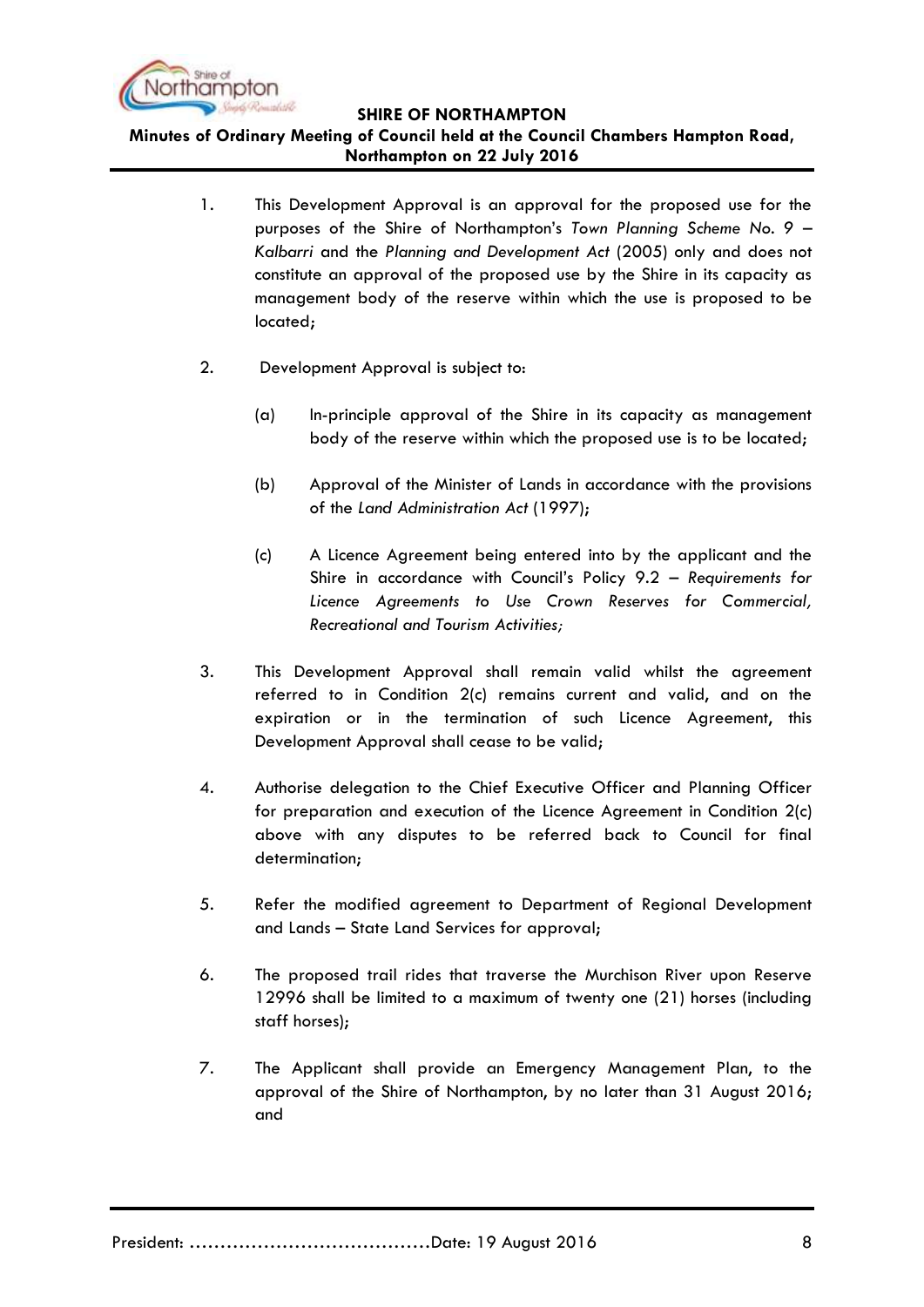

**Minutes of Ordinary Meeting of Council held at the Council Chambers Hampton Road, Northampton on 22 July 2016**

> 8. The Applicant shall obtain Public Liability Insurance coverage to a minimum of \$20 million, and forward a copy of this certificate to the Shire of Northampton, to comply with the provisions of the Shire of Northampton"s *Local Planning Policy – Commercial Recreational Tourism Activity.*

### *Advice Notes*

- *1. If the development/use the subject of this approval is not substantially commenced within a period of 2 years, or another period specified in the approval after the date of determination, the approval will lapse and be of no further effect;*
- *2. Where an approval has so lapsed, no development must be carried out without the further approval of the local government having first been sought and obtained.*
- *3. If an applicant or owner is aggrieved by this determination there is a right of review by the State Administrative Tribunal in accordance with the Planning and Development Act 2005 Part 14. An application must be made within 28 days of determination.*
- *4. The Applicant is advised that it is not the responsibility of the local government to ensure that all correct approvals are in place and that all conditions contained within said approvals are upheld during the operations of the business.*
- *5. Tour operations will take place on land that is within an environmentally sensitive area that provides important habitat for wildlife. Activities should be conducted in a manner that minimises any disturbance, including keeping to existing tracks.*
- *6. The Applicant is advised of their obligation to comply with the Aboriginal Heritage Act.*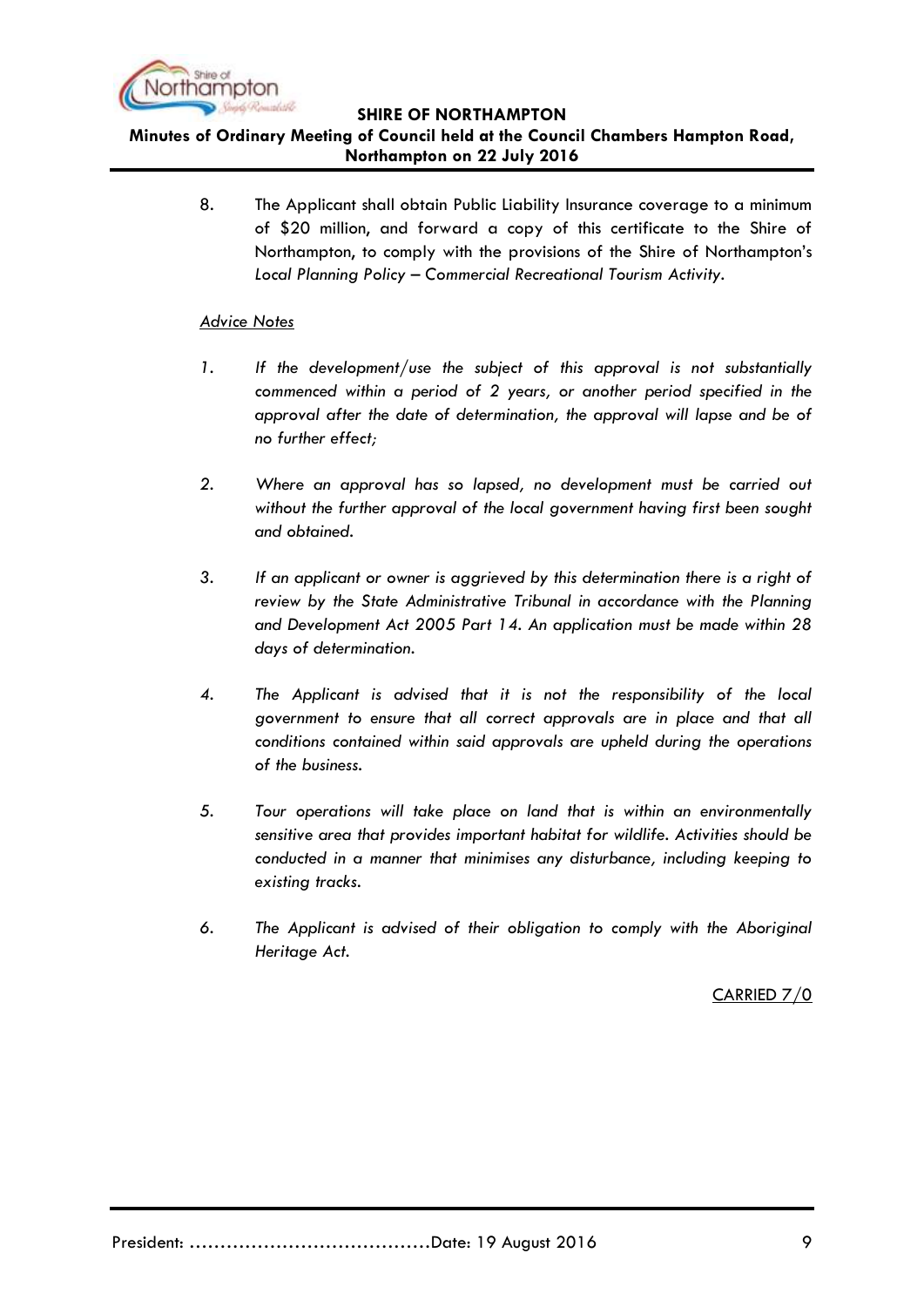

## <span id="page-9-0"></span>**Minutes of Ordinary Meeting of Council held at the Council Chambers Hampton Road, Northampton on 22 July 2016**

7.8.5 PROPOSED DISPLAY SHELTER – LOT 123 (NO. 239) HAMPTON ROAD, NORTHAMPTON (RSL HALL GROUNDS), AND WAIVE IF DEVELOPMENT FEES REQUEST (ITEM 6.3.5)

Moved Cr PIKE, seconded Cr SUCKLING

That Council:

- 1. Grant Development Approval for a display shelter and military display upon Lot 123 (No. 239) Hampton Road, Northampton, with the following conditions:
- i. Development shall be in accordance with the attached approved plan(s) dated 25 July, 2016 and subject to any modifications required as a consequence of any condition(s) of this approval. The endorsed plan(s) shall not be modified or altered without the prior written approval of the local government;
- ii. If the development/use the subject of this approval is not substantially completed within a period of 2 years after the date of the determination the approval shall lapse and be of no further effect;
- iii. The schedule of materials, finishes and colours as provided shall be strictly adhered to, with the Colorbond corrugated roof being heritage red (Manor Red) and the steel posts and trim being of cream colour;
- iv. A building permit shall be issued by the local government prior to the commencement of any work on the site;
- v. All stormwater is to be disposed of onsite to the approval of the local government; and
- vi. Any soils disturbed or deposited on site shall be stabilised to the approval of the local government.

## Advice Notes

*1. If the development/use the subject of this approval is not substantially commenced within a period of 2 years, or another period specified in the approval after the date of determination, the approval will lapse and be of no further effect.*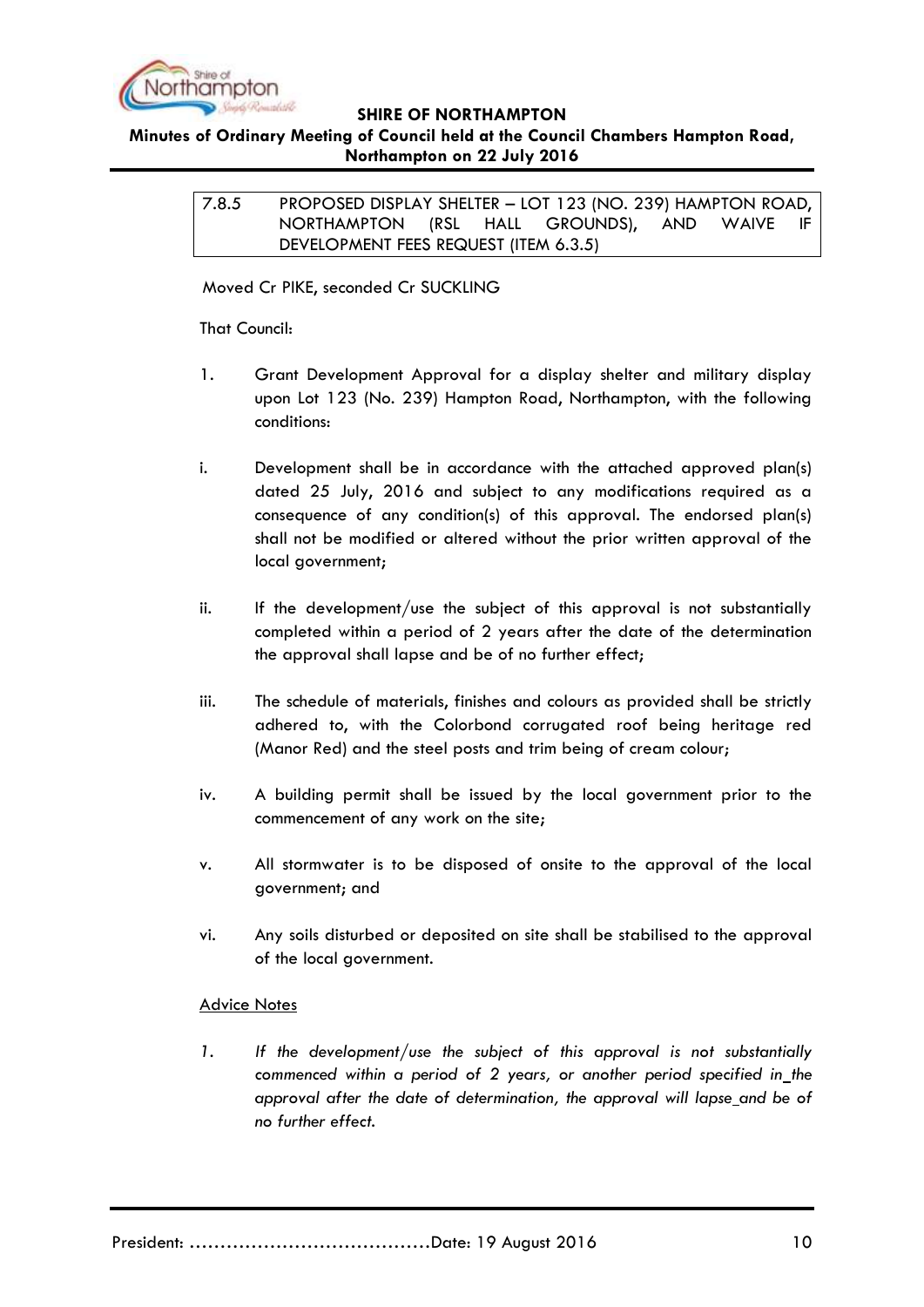

# **Minutes of Ordinary Meeting of Council held at the Council Chambers Hampton Road, Northampton on 22 July 2016**

- *2. Where an approval has so lapsed, no development must be carried out without the further approval of the local government having first been sought and obtained.*
- *3. If an applicant or owner is aggrieved by this determination there is a right of review by the State Administrative Tribunal in accordance with the Planning and Development Act 2005 Part 14. An application must be made within 28 days of determination.*
- 2. Waives the Application for Development Approval fee of \$147, and any associated building fees that may otherwise be incurred.

CARRIED 7/0

## <span id="page-10-0"></span>7.8.6 PROPOSED DWELLING USING PREFABRICATED MATERIALS – LOT 13 (NO. 31) FOURTH AVENUE, NORTHAMPTON (ITEM 6.3.6)

Moved Cr SUCKLING, seconded Cr CARSON

That Council grants formal development approval to the single house on Lot 13 (No. 31) Fourth Avenue, subject to the following conditions:

- 1. Development shall be in accordance with the attached approved plan(s) dated 25 July 2016 and subject to any modifications required as a consequence of any condition(s) of this approval. The endorsed plan(s) shall not be modified or altered without the prior written approval of the local government;
- 2. Any additions to or change of use of any part of the building or land (not the subject of this approval) requires further application and development approval for that use/addition;
- 3. A building permit shall be issued by the local government prior to the commencement of any work on the site;
- 4. All stormwater is to be disposed of on-site to the specifications and approval of the local government;
- 5. Any soils disturbed or deposited on site shall be stabilised to the approval of the local government;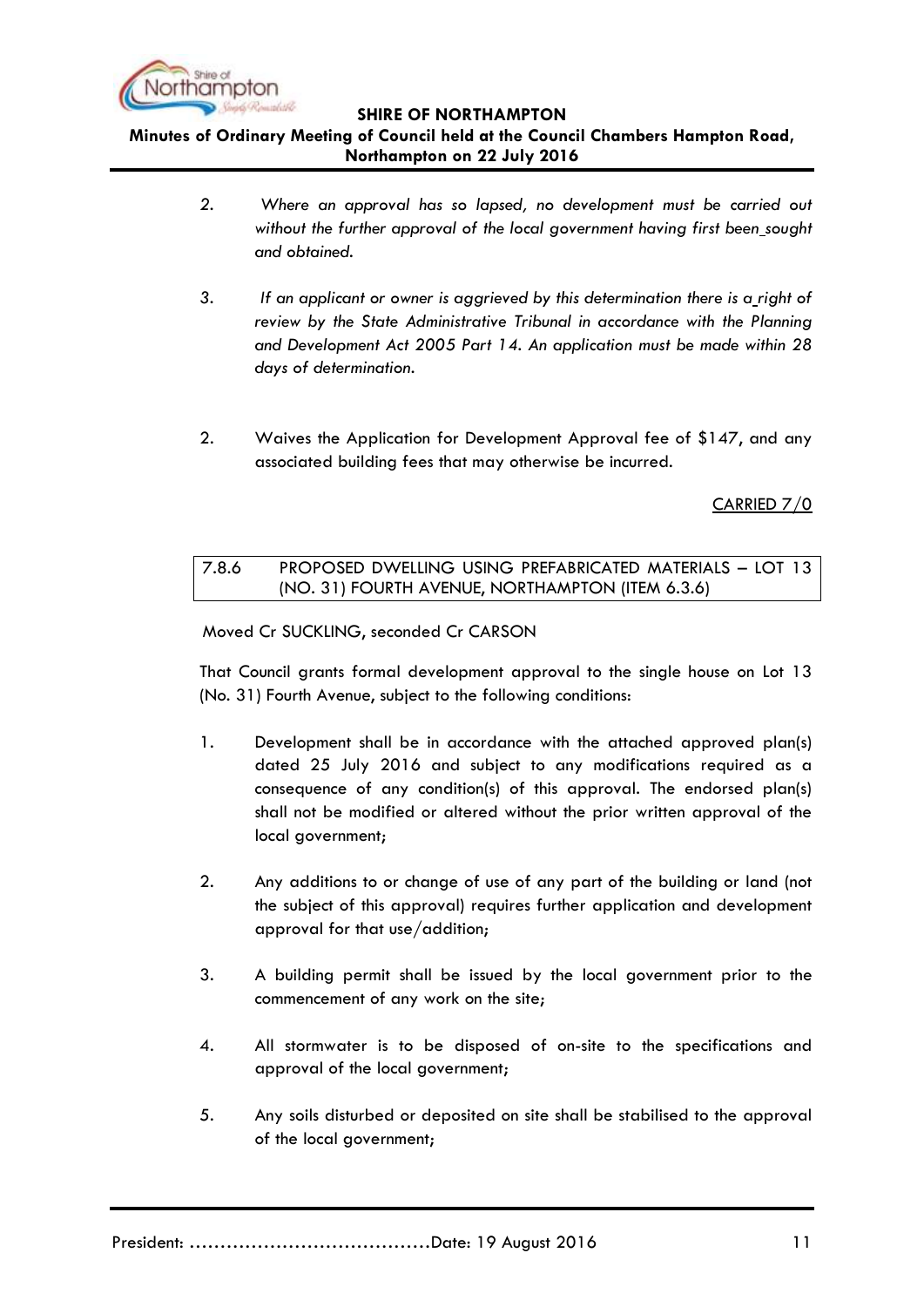

## **Minutes of Ordinary Meeting of Council held at the Council Chambers Hampton Road, Northampton on 22 July 2016**

- 6. A wastewater apparatus shall be provided and maintained in accordance with the *Health (Treatment of Sewerage & Disposal of Effluent & Liquid Waste) Regulations* 1974 to the approval of the Shire of Northampton"s Environmental Health Officer;
- 7. A maneuvering/vehicle turnaround area shall be provided on the southern side of the dwelling and adjacent to the garage, as marked in "RED" on the attached approved plan(s) dated 25 July 2016;
- 8. A vehicle access driveway shall be constructed and drained to a compacted gravel standard, and thereafter maintained to the approval of the local government;
- 9. Bin storage and clothes drying areas shall be provided to the rear of the dwelling, or screened from the view from the street, to the approval of the local government;
- 10. The building shall not be inhabited until the internal fit out of the building has been completed in accordance with Class 1a National Construction Code Series standards to the approval of the local government;
- 11. The Applicant shall lodge a Statutory Declaration with the Shire of Northampton, providing a commitment to complete the modifications to the prefabricated shed structure, including windows, doors and verandahs to the approval of the local government, within 24 months from the date of the attached approved plan(s).

## Advice Notes

- 1. *If the development/use the subject of this approval is not substantially commenced within a period of 2 years, or another period specified in the approval after the date of determination, the approval will lapse and be of no further effect;*
- *2. Where an approval has so lapsed, no development must be carried out without the further approval of the local government having first been sought and obtained;*
- *3. If an applicant or owner is aggrieved by this determination there is a right of review by the State Administrative Tribunal in accordance with the Planning and Development Act 2005 Part 14. An application must be made within 28 days of determination.*

CARRIED 6/1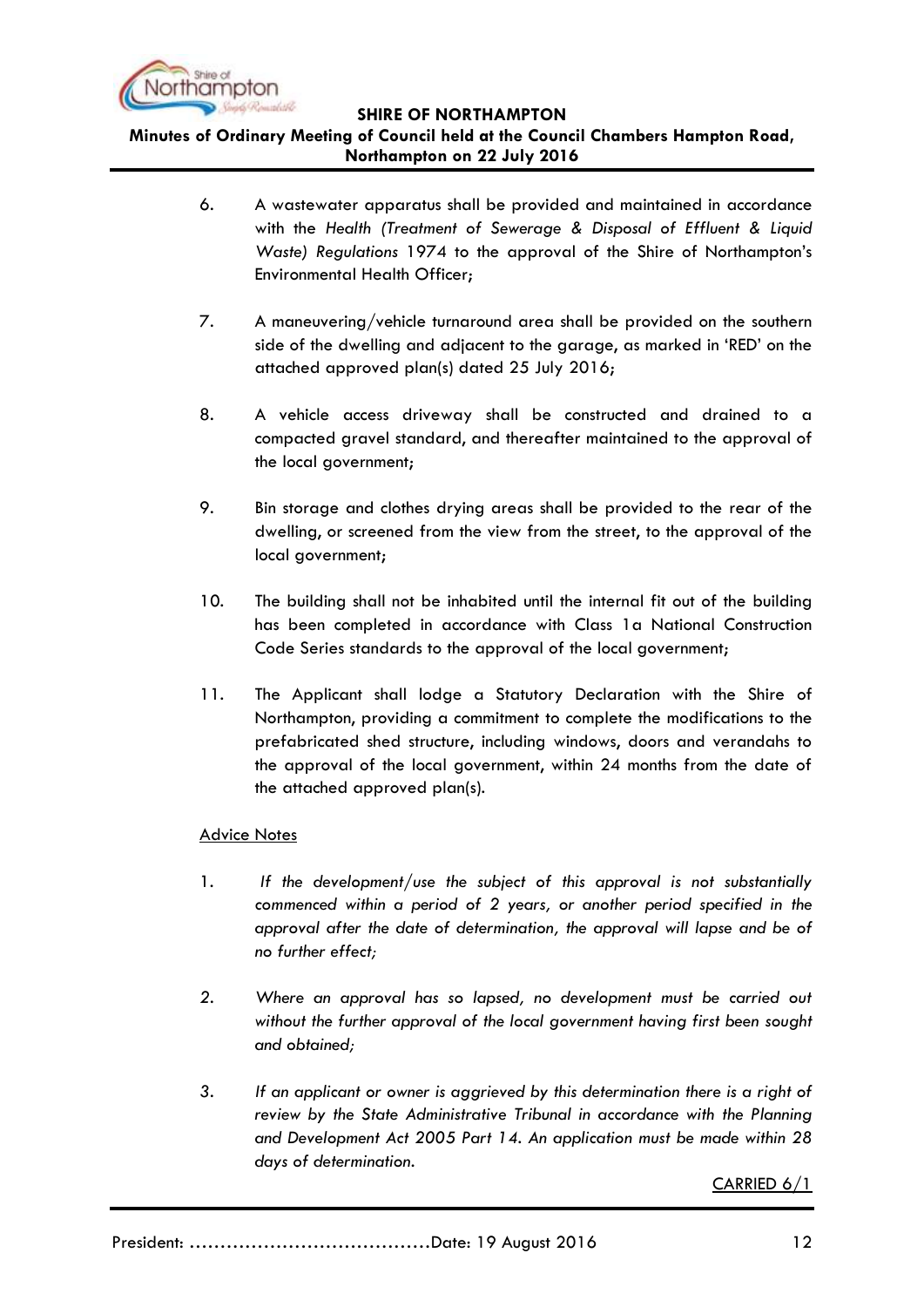

**Minutes of Ordinary Meeting of Council held at the Council Chambers Hampton Road, Northampton on 22 July 2016**

Cr Scott voted against the motion

<span id="page-12-0"></span>7.8.7 PROPOSED EXTRACTIVE INDUSTRY – HARD ROCK QUARRY – LOTS 29, 52 & 7890 (NO. 199) HATCH ROAD, BOWES (ITEM 6.3.7)

Moved Cr SCOTT, seconded Cr PIKE

That Council:

- 1. Defer a decision on the Application for Development Approval to the August meeting of Council;
- 2. Conduct a site inspection at the proposed site for development; and
- 3. Coordinate meetings with both the Applicant and adjoining landowners of Lots 29, 52 and 7890 (No. 199) Hatch Road, Bowes, prior to the August meeting.

CARRIED 7/0

## <span id="page-12-1"></span>7.8.8 SUMMARY OF PLANNING INFORMATION ITEMS (ITEM 6.3.8)

Noted

## <span id="page-12-3"></span><span id="page-12-2"></span>**7.9 FINANCE REPORT**

## 7.9.1 ACCOUNTS FOR PAYMENT (ITEM 6.4.1)

Moved Cr SUCKLING, seconded Cr SCOTT

That Municipal Fund Cheques 20951 to 20989 inclusive totalling \$114,665.77, Municipal EFT payments numbered EFT15161 to EFT15321 inclusive totalling \$1,180,887.80, Trust Fund Cheques 2137 to 2154, totalling \$22,219.73, Direct Debit payments numbered GJ1218 to GJ1224 inclusive totalling \$292,743.24 be passed for payment and the items therein be declared authorised expenditure.

## CARRIED BY AN ABSOLUTE MAJORITY 7/0

## <span id="page-12-4"></span>7.9.2 MONTHLY FINANCIAL STATEMENTS JUNE 2016 (ITEM 6.4.2)

Moved Cr HOLT, seconded Cr CARSON

That Council adopts the Monthly Financial Report for the period ending 30 June 2016.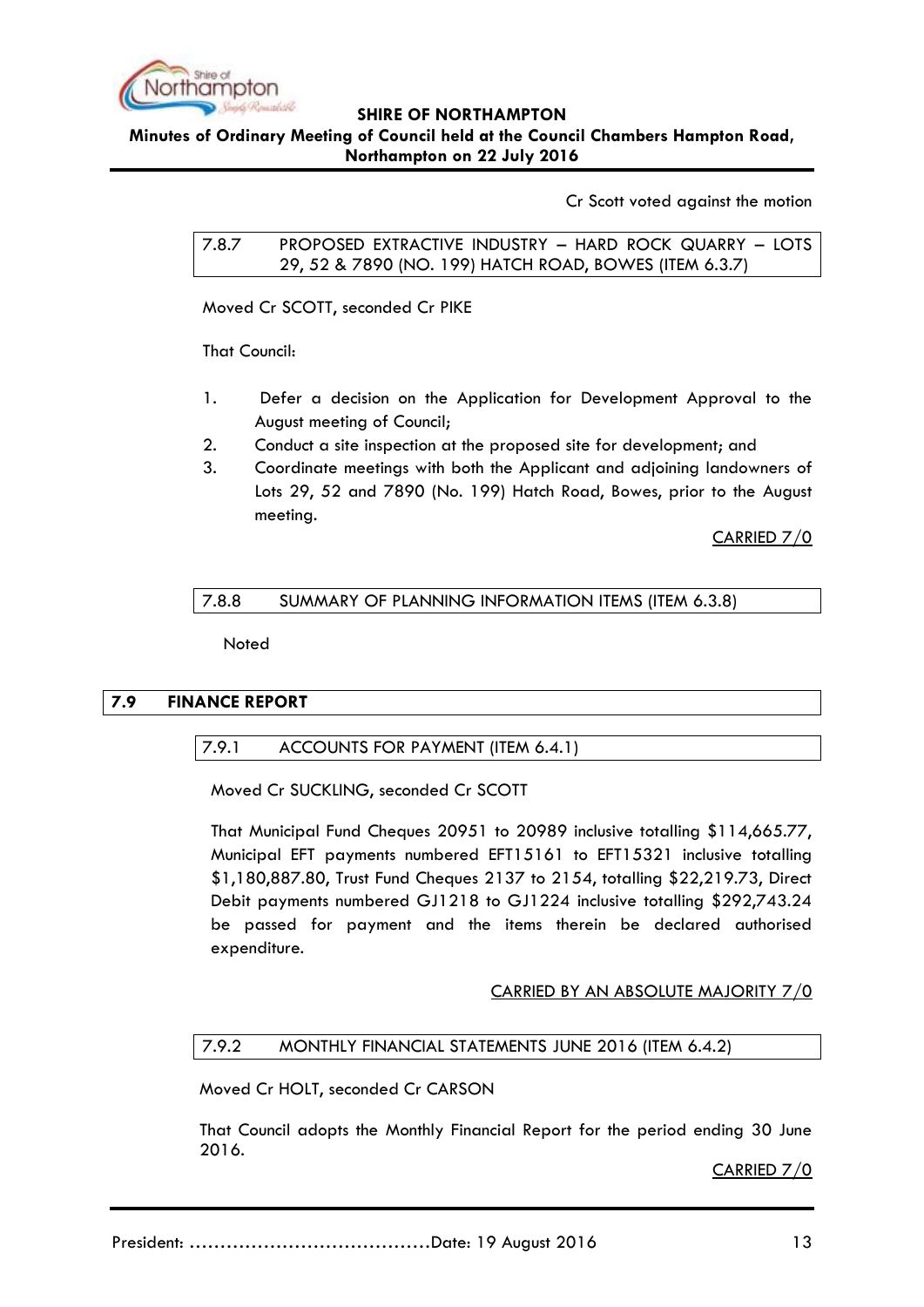

## **SHIRE OF NORTHAMPTON Minutes of Ordinary Meeting of Council held at the Council Chambers Hampton Road, Northampton on 22 July 2016**

## <span id="page-13-1"></span><span id="page-13-0"></span>**7.10 ADMINISTRATION & CORPORATE REPORT**

7.10.1 PROPOSED ROAD TRAIN ASSEMBLY AREA (ITEM 6.5.1)

Moved Cr SIMKIN, seconded Cr HOLT

That Council supports the North Road option as the best option for a road train assembly area and advise Main Roads WA accordingly.

CARRIED 6/1

Cr Suckling voted against the motion

### <span id="page-13-2"></span>7.10.2 WA LOCAL GOVERNMENT ASSOCIATION MEMBER MOTIONS FOR AGM (ITEM 6.5.2)

Moved Cr SCOTT, seconded Cr SIMKIN

That:

- 1. Council delegates vote the affirmative for agenda items 4.2 to 4.11.
- 2. Should through discussion that an affirmative vote not be supported by the Council voting delegates, then those delegates be given delegated authority to use their discretion and vote on behalf of the Council.

CARRIED 7/0

<span id="page-13-3"></span>7.10.3 REQUEST FOR ADDITIONAL DOG EXERCISE AREA - KALBARRI (ITEM 6.5.3)

Moved Cr SCOTT, seconded Cr PIKE

That Council not approve an additional dog exercise area as requested by Christopher Jeakings as it considers there are adequate exercise areas provided within the Kalbarri townsite and further, due to the lack of response by the residents of Kalbarri, it provided no indication to the Council of a general consensus to provide a clear direction for Council to take.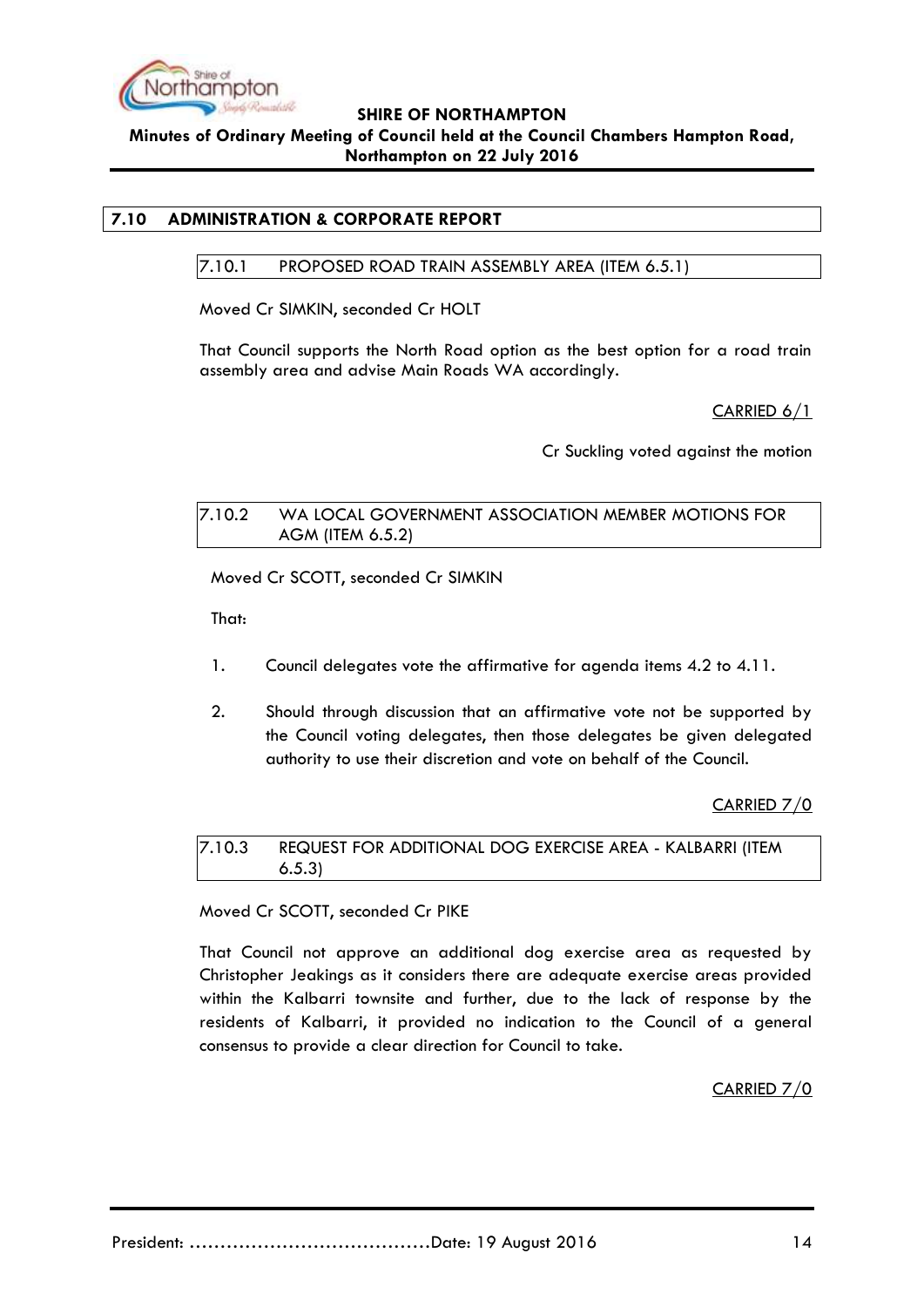

## <span id="page-14-0"></span>**SHIRE OF NORTHAMPTON Minutes of Ordinary Meeting of Council held at the Council Chambers Hampton Road, Northampton on 22 July 2016**

7.10.4 EXPRESSION OF INTEREST FOR LEASE OF COUNCIL LAND (ITEM 6.5.4)

Moved Cr CARSON, seconded Cr SCOTT

That Council

- 1. Not support the lease of a portion of Lot 101 Mitchell Street, Horrocks to Reg and Sharon Reynolds, as per the draft plan (being the area in white border contained within the Agenda).
- 2. Obtain an annual rental valuation, and once a valuation is received and considered by Council that expressions of interest for the lease of the area as described within the agenda be called.

CARRIED 7/0

<span id="page-14-1"></span>7.10.5 HORROCKS COMMUNITY CENTRE PROGRESS AND CAR PARKS (ITEM 6.5.5)

Noted

<span id="page-14-2"></span>7.10.6 OFFICIAL OPENING OF HORROCKS COMMUNITY CENTRE (ITEM 6.5.6)

Moved Cr SUCKLING, seconded Cr SIMKIN

That Council invites guests, as per the proposed list contained within the agenda with the additions of Matt Burrell and John Crothers Jr, to the official opening of the Horrocks Community Centre, to be held on Friday 2<sup>nd</sup> September 2016.

CARRIED 7/0

Cr Suckling departed the meeting at 2:39pm returning at 2:41pm.

Cr Carson departed the meeting at 2:44pm.

### ADJOURNMENT

Council adjourned at 2:44pm.

Meeting reconvened at 2:57pm with the following in attendance:

Cr Simkin, Cr Scott, Cr Suckling, Cr Holt, Cr Krakouer, Cr Pike, Garry Keeffe, Grant Middleton and Debbie Carson.